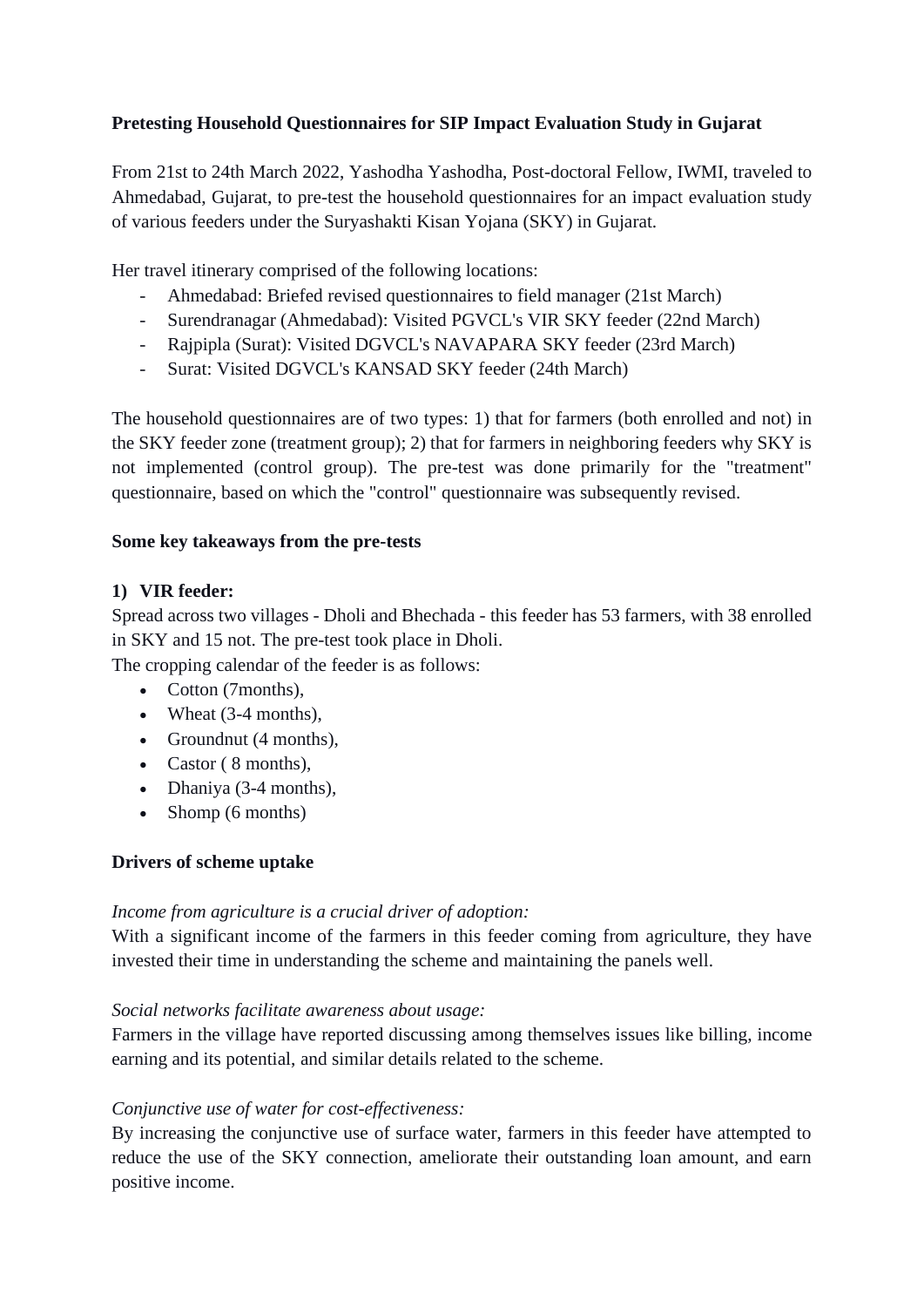#### **Constraints**

- SIM non-recharged
- Delay in service provision by DISCOM/SOLAR agency
- Cleaning water jet with brushes of unsure quality
- Power theft issues

# **NAVAPARA SKY:**

Newly solarized feeder since May 2019, it comprises 51 enrolled and 17 non-enrolled farmers. The area is water-rich, with the average tubewell depth being about 100-200 feet. The feeder saw the cultivation of diversified, high-value horticulture crops (banana, papaya, vegetables) and sugarcane.

# **Constraints:**

- Panel damage stone-pelting by troublemakers in the village
- Delay in repair services
- Energy monitoring is low Not aware of SKY app
- Generally feels that farmers have increased energy use after SKY because they have more hours of energy.

### **KANSAD feeder:**

Located near the Sachin industrial area in Surat, this feeder has 28 enrolled farmers and 15 non-enrolled farmers. Farmers, in general, are not dependent on agriculture as their main source of income here. With the SEZ encroaching, most of the land around this feeder, farmers predominantly earn rent income by transacting their lands with the industries. Besides, farming, if done, is done by employing hired labor to manage orchards of mango, sapota, and guava.

# **Constraints:**

- *Lack of awareness and low maintenance* Hired laborers are unaware of the SKY interventions, and neither are they equipped to ensure the maintenance of the panels.
- *Low monitoring and lack of awareness about maximizing solar energy generation -* Neither do farmers have the SKY app nor are they aware of its existence.
- Repeated able theft and no / low replacement of stolen cables by solar agencies
- No networking among farmers regarding solar usage
- With business incomes way higher than earnings from SKY, farmers are not adequately interested in exploring the income-earning potentials of solar energy generation.
- Delay in reporting problems and infrequent attendance at meetings with solar agencies.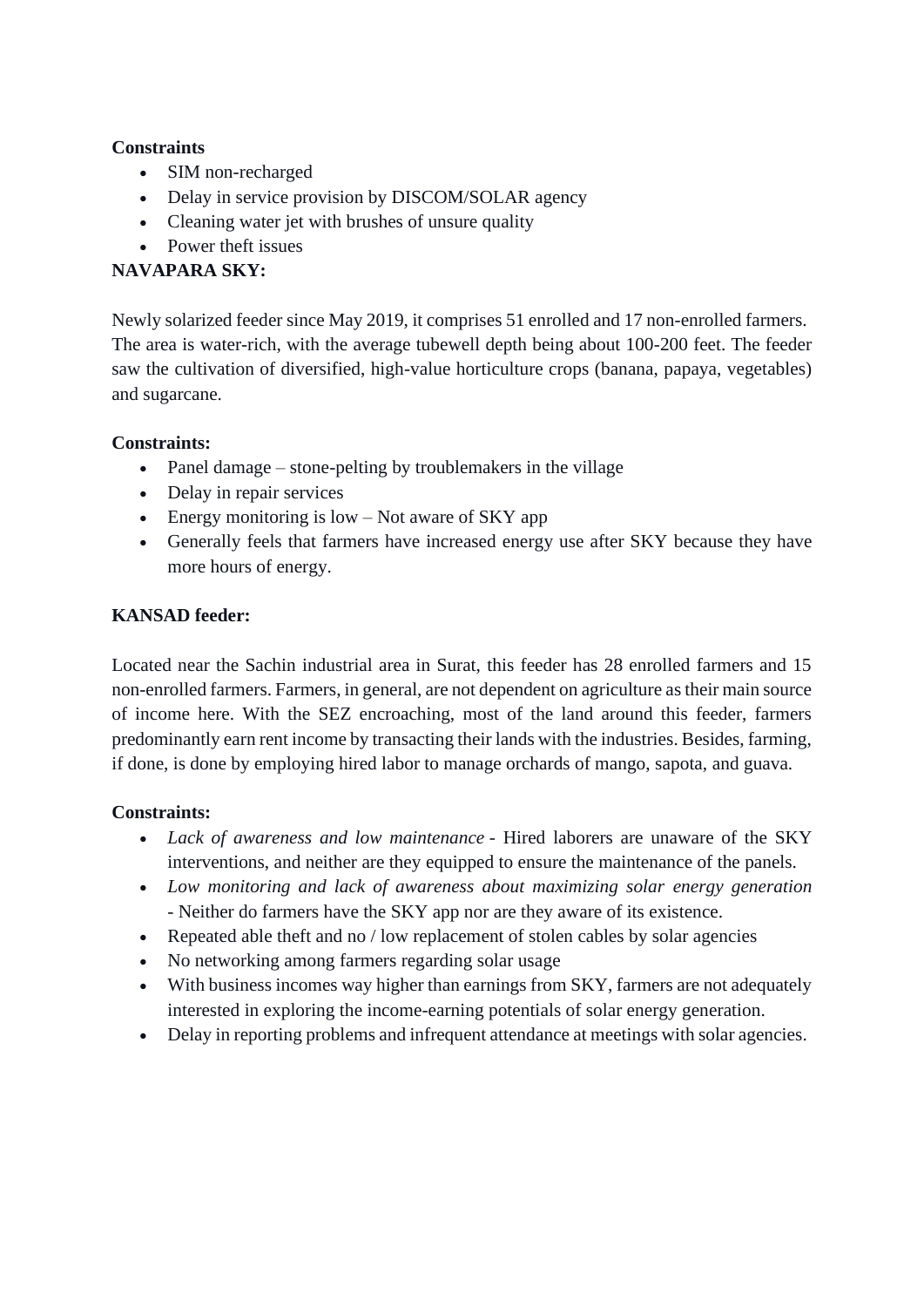Some picture during the field visit



*Fig 1: Panels got damaged by a mischief person in NAVAPARA feeder in DGVC* 



*Figure 2: Pre-testing household questionnaire with a SKY enrolled farmer in the Dholi village of VIR feeder served by PGVCL utility*